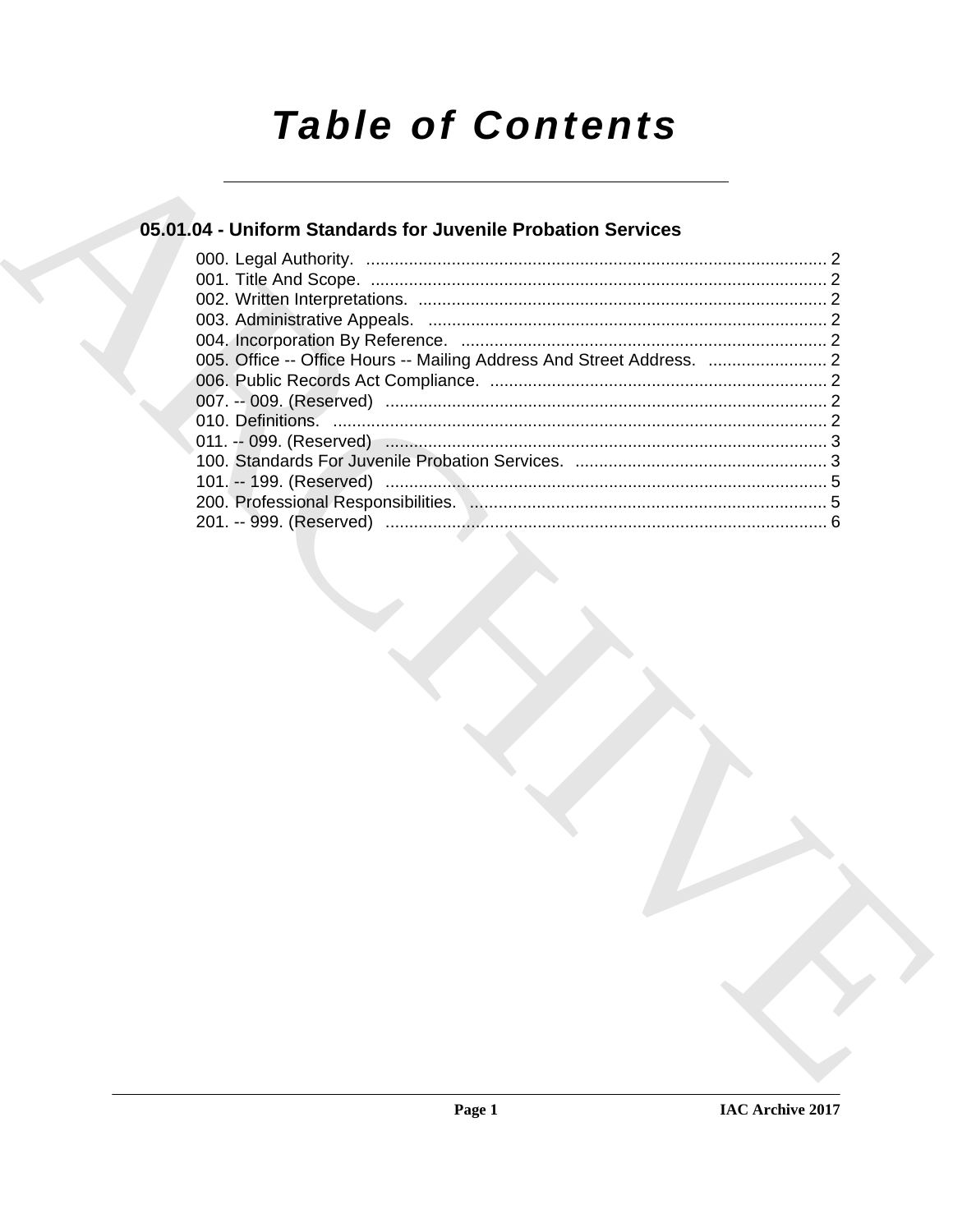#### **IDAPA 05 TITLE 01 CHAPTER 04**

# **05.01.04 - UNIFORM STANDARDS FOR JUVENILE PROBATION SERVICES**

## <span id="page-1-1"></span><span id="page-1-0"></span>**000. LEGAL AUTHORITY.**

**01. Section 20-504(11), Idaho Code**. Pursuant to Section 20-504(11), Idaho Code, the Department shall have authority to adopt such administrative rules pursuant to the procedures provided in Chapter 52, Title 67, Idaho Code, as are deemed necessary or appropriate for the functioning of the Department and the implementation and administration of the Juvenile Corrections Act.

**02. Section 20-504(14), Idaho Code**. Pursuant to Section 20-504(14), Idaho Code, the Idaho Department of Juvenile Corrections, in cooperation with the courts and the counties, shall establish uniform standards for county invenile probation services. for county juvenile probation services.

## <span id="page-1-2"></span>**001. TITLE AND SCOPE.**

**01.** Title. These rules shall be cited as IDAPA 05.01.04, "Uniform Standards for Juvenile Probation (4-6-05) Services." (4-6-05)

**02. Scope**. These rules are established to ensure that all county juvenile probation services operate under consistent standards based on the principles of accountability, community protection, and competency development. (4-6-05) development.

#### <span id="page-1-3"></span>**002. WRITTEN INTERPRETATIONS.**

In accordance with Section 67-5201(19)(b)(iv), Idaho Code, this agency has written statements, which pertain to the interpretations of these rules. The document is available for public inspection and copying at cost at the Idaho<br>Department of Juvenile Corrections, 954 W. Jefferson St., Boise, Idaho 83720. (4-6-05) Department of Juvenile Corrections, 954 W. Jefferson St., Boise, Idaho 83720.

## <span id="page-1-4"></span>**003. ADMINISTRATIVE APPEALS.**

This chapter does not provide for appeal of the administrative requirements for agencies.  $(4-6-05)$ 

## <span id="page-1-5"></span>**004. INCORPORATION BY REFERENCE.**

There are no documents incorporated by reference into these rules. (4-6-05)

# <span id="page-1-6"></span>**005. OFFICE -- OFFICE HOURS -- MAILING ADDRESS AND STREET ADDRESS.**

**CHAPTER STANDARDS FOR UNIVERSITY.** CONFIGURATION SERVICES<br>
101. IECAL AUTHORITY.<br>
101. Service Registration Content in Service Registration Content in Service Registration Content in Content<br>
2018. Content Based Content **01. Idaho Department of Juvenile Corrections**. The Idaho Department of Juvenile Corrections is located at 954 W. Jefferson St., Boise, Idaho 83720. Business hours are typically 8 a.m. to 5 p.m. Monday through Friday, excluding holidays. Mail regarding the Idaho Department of Juvenile Corrections' rules should be directed to P.O. Box 83720, Boise, Idaho 83720-0285. The telephone of the office is (208) 334-5100 and the telecommunications relay service of the office is 1 800 377-1363 or 711. The facsimile number of the office is (208) 334-5120. (4-6-05)

**02. Idaho State Police, Peace Officer Standards and Training**. The principal place of business of the Idaho State Police, Peace Officer Standards and Training, is in Meridian, Idaho. The office and mailing address is 700 South Stratford Drive, Meridian, Idaho and is open from 8 a.m. to 5 p.m., except Saturday, Sunday and legal holidays. The telephone of the office is (208) 884-7250. The facsimile number of the office is (208) 884-7295.

 $(4-6-05)$ 

# <span id="page-1-7"></span>**006. PUBLIC RECORDS ACT COMPLIANCE.**

The records associated with the Idaho Department of Juvenile Corrections are subject to these rules and the Idaho Public Records Act, Title 74, Chapter 1, Idaho Code. (4-6-05) Public Records Act, Title 74, Chapter 1, Idaho Code.

## <span id="page-1-8"></span>**007. -- 009. (RESERVED)**

# <span id="page-1-9"></span>**010. DEFINITIONS.**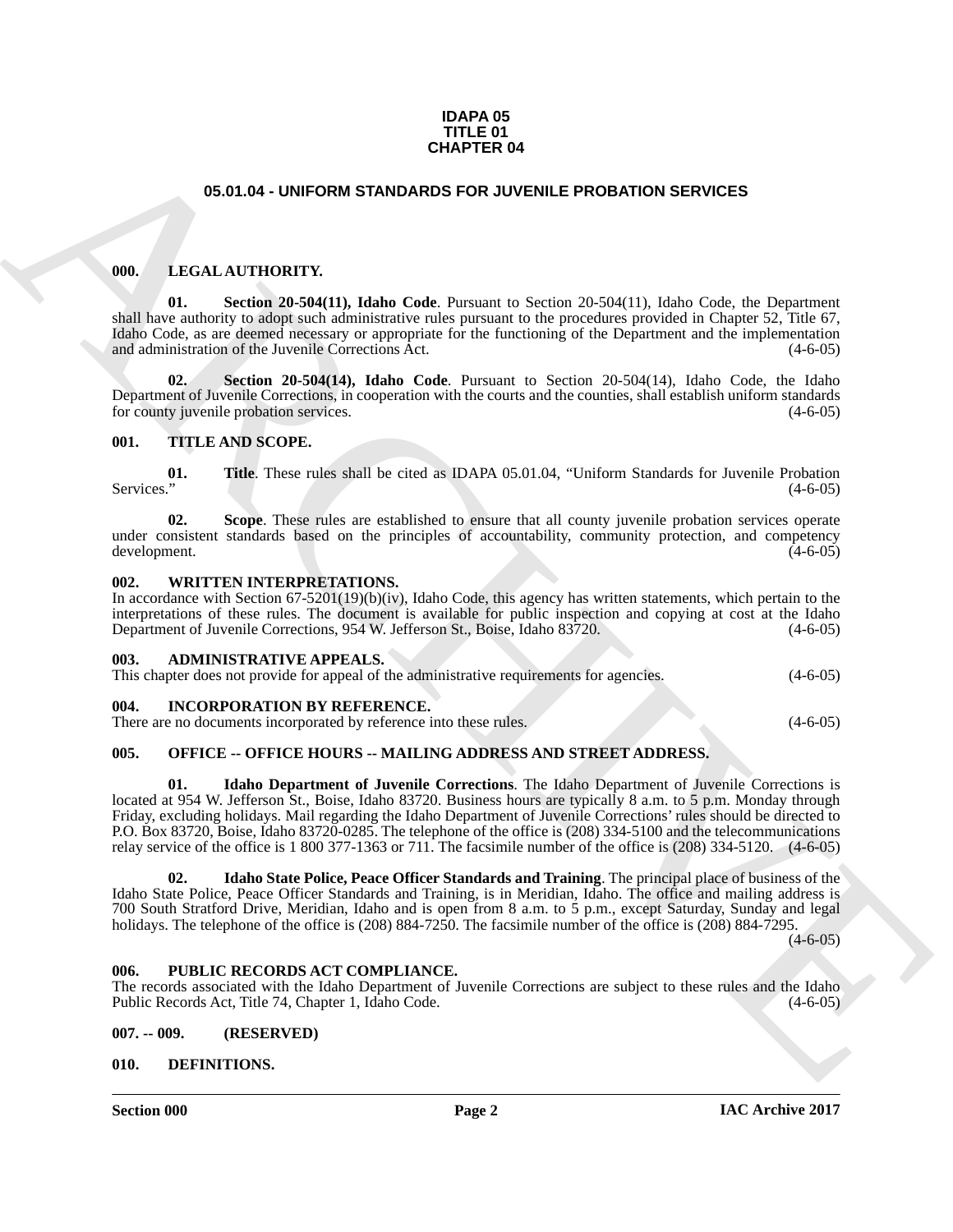<span id="page-2-2"></span>**01.** Assessment. The process of acquiring an understanding of a problem, what causes it, and what can ed to minimize or resolve it.  $(4-6-05)$ be changed to minimize or resolve it.

<span id="page-2-3"></span>**02.** Case Plan. A procedure to plan, seek, and monitor services from different agencies and staff on behalf of the juvenile, with attention given to accountability, community protection, and competency development.  $(4-6-05)$ 

<span id="page-2-4"></span>**03. Discretionary or Unscheduled Detention Days**. Time, in days, placed on hold for a juvenile to be used at the discretion of the court in accordance with the agency's policy and procedure. (4-6-05)

<span id="page-2-5"></span>**Diversion Agreements**. A contract entered into by the juvenile and his parents with the probation department, utilizing community resources, community service work, voluntary restitution, or any other available service or program as an alternative to the filing of a petition with the juvenile court. (4-6-05)

<span id="page-2-6"></span>**05. Idaho Juvenile Risk Assessment**. Document that was developed and approved as a statewide risk assessment, measuring the juvenile's life areas to determine his risk to the community and risk to re-offend. (4-6-05)

<span id="page-2-7"></span>**06. Juvenile Probation Department**. Any public or private agency administered by or contracted with the court, made up of one (1) or more staff to provide juvenile probation services to a county at the expense and concurrence of the county commissioners. Services may include intake, diversion, supervision, restitution, and community service work.

<span id="page-2-9"></span><span id="page-2-8"></span>**07. Juvenile Probation Officer**. An employee of a county juvenile probation department who is responsible for preparing social history reports to the court, making recommendations regarding conditions of probation, and the supervision of invenile offenders' compliance with court orders. (4-6-05) probation, and the supervision of juvenile offenders' compliance with court orders.

**Department of Juvenile Corrections**<br>
University for Juvenile Corrections<br>
University of the system of the problem of the problem of the problem of the system of the system of the system of the system of the system of the **Social History**. An in-depth description and assessment of the current and past juvenile situation, including but not limited to family history and dynamics, medical information, previous criminal information as well as family criminal history, educational and employment information, victim information, developed into a formal document to present to the court for review, noting the juvenile probation officer may or may not offer recommendation regarding supervision. (4-6-05)

<span id="page-2-10"></span>**09.** Use of Force. Physical force used in instances of justifiable self-defense, protection of others or n of property.  $(4-6-05)$ protection of property.

# <span id="page-2-0"></span>**011. -- 099. (RESERVED)**

# <span id="page-2-1"></span>**100. STANDARDS FOR JUVENILE PROBATION SERVICES.**

Each juvenile probation department shall have policies and procedures regarding the following: (4-6-05)

<span id="page-2-14"></span>**01. Services**. Services provided to juveniles and their families supporting the "Balanced Approach Model." The elements of the "Balanced Approach Model" include accountability, community protection, and competency development. (4-6-05) competency development.

<span id="page-2-11"></span>**Assessments, Social Histories, and Case Plans**. How to conduct assessments of juveniles under probation supervision as well as the preparation of social histories and case plans, including that all assessments, social histories, and case plans be maintained in some form of retrievable record; written, electronic, or as otherwise appropriate. (4-6-05) appropriate. (4-6-05)

<span id="page-2-13"></span>**03. Monitoring or Enforcing**. Monitoring or enforcing court orders shall include the use of graduated sanctions.  $(4-6-05)$ 

<span id="page-2-12"></span>**04. Community Supervision**. Maintaining community supervision of juveniles in the home, school, and community, based on risk assessment of the juvenile, using at a minimum, the Idaho Juvenile Risk Assessment, or a similar assessment instrument. (4-6-05) or a similar assessment instrument.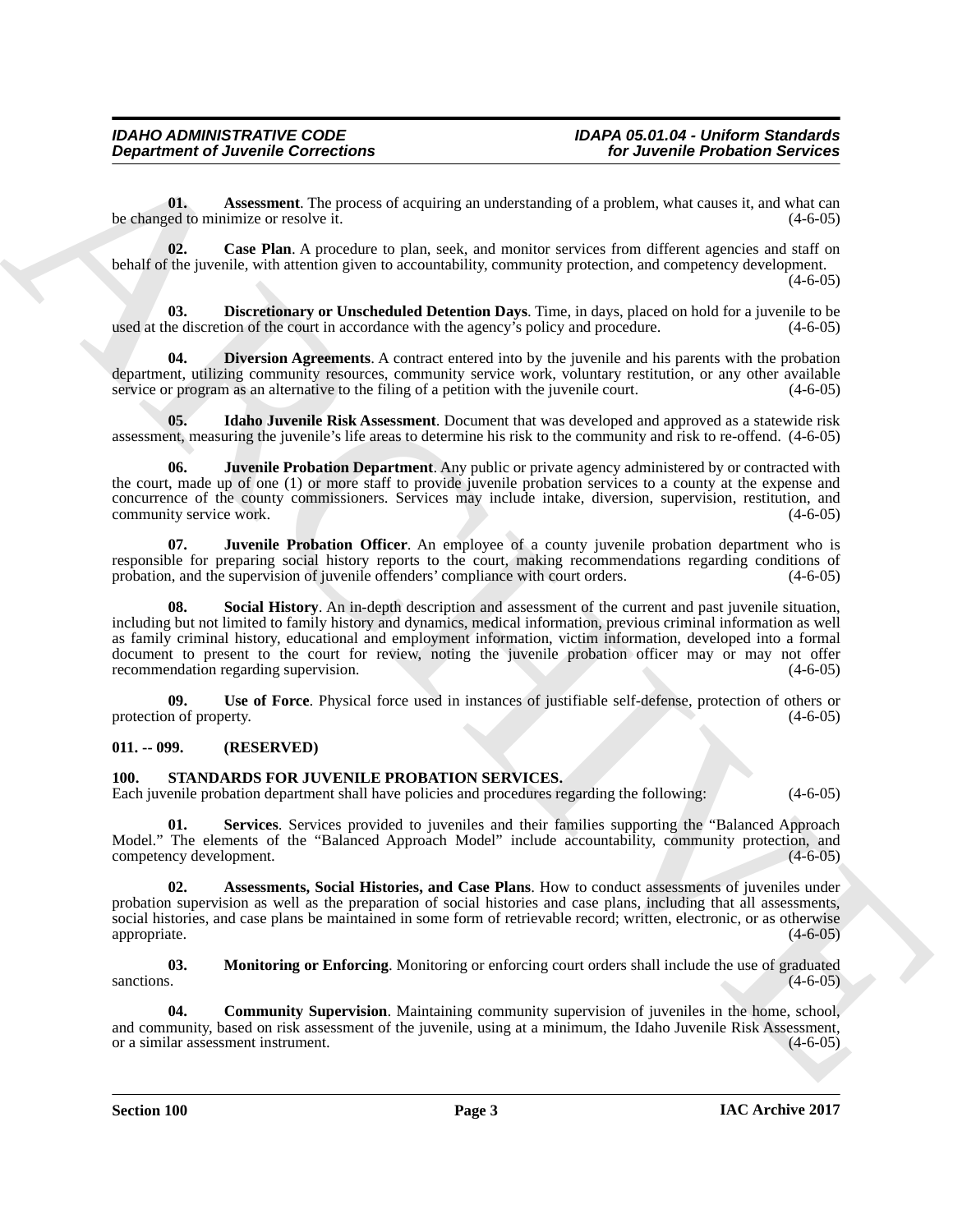# <span id="page-3-10"></span><span id="page-3-9"></span><span id="page-3-8"></span><span id="page-3-7"></span><span id="page-3-6"></span><span id="page-3-5"></span><span id="page-3-4"></span><span id="page-3-3"></span><span id="page-3-2"></span><span id="page-3-1"></span><span id="page-3-0"></span>*IDAHO ADMINISTRATIVE CODE IDAPA 05.01.04 - Uniform Standards Department of Juvenile Corrections*

|                                      | <b>Department of Juvenile Corrections</b>                                                                                                                                                                                                                                                                                                                                                                                    | for Juvenile Probation Services |
|--------------------------------------|------------------------------------------------------------------------------------------------------------------------------------------------------------------------------------------------------------------------------------------------------------------------------------------------------------------------------------------------------------------------------------------------------------------------------|---------------------------------|
| 05.                                  | On-the-Job and Other Training. Annual job-related training for juvenile probation officers may<br>include field and on-the-job training and other training. Each policy and procedure shall identify a system for proper<br>documentation of types of training, hours, and attendance. These policies and procedures shall require, at a minimum,<br>twenty (20) hours annually of training or course work in the following: | $(4-6-05)$                      |
| a.                                   | The Idaho Juvenile Corrections Act;                                                                                                                                                                                                                                                                                                                                                                                          | $(4-6-05)$                      |
| b.                                   | Balanced approach;                                                                                                                                                                                                                                                                                                                                                                                                           | $(4-6-05)$                      |
| c.                                   | Report writing;                                                                                                                                                                                                                                                                                                                                                                                                              | $(4-6-05)$                      |
| d.                                   | Probation officer safety;                                                                                                                                                                                                                                                                                                                                                                                                    | $(4-6-05)$                      |
| e.                                   | State and county statutes and rules;                                                                                                                                                                                                                                                                                                                                                                                         | $(4-6-05)$                      |
| f.                                   | Status offender supervision, in accordance with Section 20-516, Idaho Code;                                                                                                                                                                                                                                                                                                                                                  | $(4-6-05)$                      |
| g.                                   | Case supervision for minimum, moderate, and high risk populations; and                                                                                                                                                                                                                                                                                                                                                       | $(4-6-05)$                      |
| h.                                   | Gender specific case supervision.                                                                                                                                                                                                                                                                                                                                                                                            | $(4-6-05)$                      |
| 06.                                  | Professional Responsibility. A copy of the Idaho Juvenile Probation Officer Code of Professional<br>Responsibility as described in Section 200, of these rules, shall be kept in each juvenile probation department.                                                                                                                                                                                                         | $(4-6-05)$                      |
| 07.                                  | Case Documentation. Complete, thorough, and concise, written case documentation, including,<br>but not limited to, ongoing case contact notes with the juvenile and other pertinent parties.                                                                                                                                                                                                                                 | $(4-6-05)$                      |
| 08.<br>contacts with juveniles.      | Professional Contact. Identifying what will be considered appropriate and professional contact<br>with juveniles under court supervision. This policy and procedure shall also address the frequency and location of                                                                                                                                                                                                         | $(4-6-05)$                      |
| 09.<br>and identify known witnesses. | Use of Force. Use of force, defusing volatile situations, and documenting and reporting incidents<br>that include the use of force. The policy and procedure shall require individual written and signed reports by<br>probation department personnel and shall include date, time, and circumstances of the incident or the use of force,                                                                                   | $(4-6-05)$                      |
| 10.                                  | Transportation of Juveniles. At a minimum, this policy and procedure must require that all<br>juvenile probation officers involved in the transport of a juvenile have a valid and active Idaho driver's license in<br>good standing, and that appropriate insurance is in effect for the transporting officer.                                                                                                              | $(4-6-05)$                      |
| 11.                                  | Reporting Abuse. The legal requirement for reporting physical and sexual abuse in accordance<br>with Section 16-1619, Idaho Code, Child Protective Act.                                                                                                                                                                                                                                                                      | $(4 - 6 - 05)$                  |
| 12.                                  | Search and Seizure. Each juvenile probation department that conducts searches shall have a policy<br>and procedure regarding search and seizure.                                                                                                                                                                                                                                                                             | $(4-6-05)$                      |
| 13.<br>diversion agreements.         | <b>Drug Testing.</b> Drug testing, and documentation of testing of any juvenile under court order or                                                                                                                                                                                                                                                                                                                         | $(4-6-05)$                      |
| 14.                                  | Minimum Job Qualifications. Minimum job qualifications and background information required<br>at the time of a probation officer's employment. These job qualifications are set forth in IDAPA 11.11.03, "Rules of<br>the Idaho Peace Officer Standards and Training Council."                                                                                                                                               | $(4-6-05)$                      |
| 15.                                  | Medical Records. Confidentiality of juvenile records, access to medical records under the<br>guidelines of HIPAA (Health Information Portability and Accountability Act), and Rule 32 of the Idaho Court                                                                                                                                                                                                                     |                                 |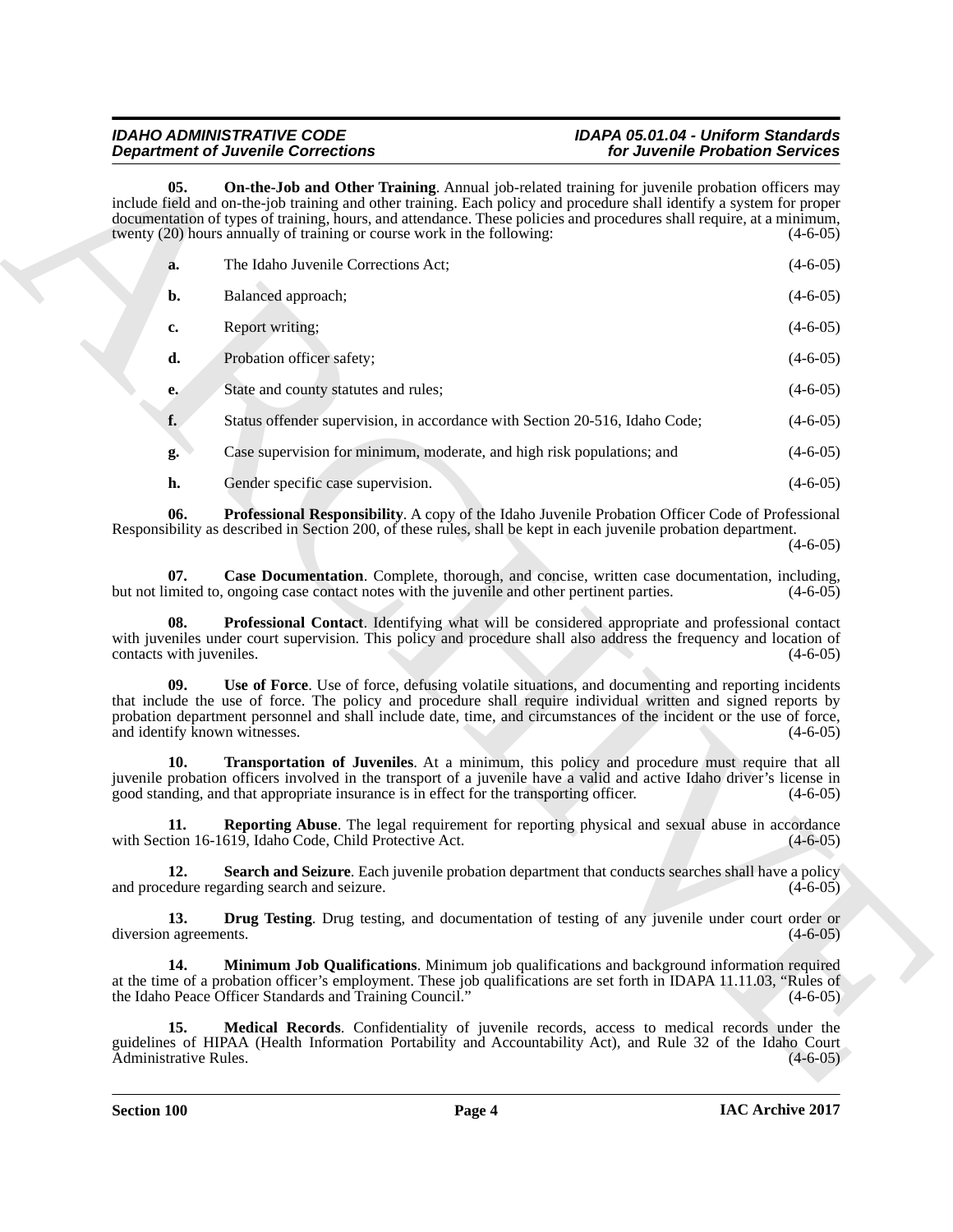**Department of Juvenile Connections**<br> **Archives** of *Connections*<br> **Archives Connections**<br> **A**<br> **A**<br> **ARCHIVES CONNECTIONS**<br> **ARCHIVES CONNECTIONS**<br> **ARCHIVES CONNECTIONS**<br> **ARCHIVES CONNECTIONS**<br> **ARCHIVES CONNECTIONS**<br> **16. Unscheduled Detention Time**. Use of unscheduled detention time or discretionary days in detention. (4-6-05) detention.  $(4-6-05)$ 

<span id="page-4-17"></span><span id="page-4-16"></span>**17. Emergencies**. Responding to emergency medical situations of juveniles under probation supervision. (4-6-05)

<span id="page-4-0"></span>**101. -- 199. (RESERVED)**

# <span id="page-4-1"></span>**200. PROFESSIONAL RESPONSIBILITIES.**

Juvenile probation officers have professional responsibilities as it relates to the following: (4-6-05)

<span id="page-4-8"></span><span id="page-4-5"></span>**01. Legal Rights**. Respect and protect the civil and legal rights of the juvenile. (4-6-05)

**02. Discrimination**. Refrain from discriminating against any individual because of race, gender, creed, origin, religious affiliation, age, disability, or any other type of prohibited discrimination. (4-6-05) national origin, religious affiliation, age, disability, or any other type of prohibited discrimination.

<span id="page-4-14"></span><span id="page-4-11"></span><span id="page-4-9"></span>**03. Protection**. Respect and protect the right of the public to be safeguarded from criminal activity.

**04.** Welfare. Treat every professional situation with concern for the welfare of the individuals involved no intent to personal gain.  $(4-6-05)$ and with no intent to personal gain.

**05. Performance**. Refrain from using their positions to secure personal privileges or advantages, or allow personal interests to impair objectivity in the performance of duties while acting in an official capacity.

 $(4-6-05)$ 

 $(4-6-05)$ 

<span id="page-4-6"></span>**06. Formal or Informal Activity**. Refrain from entering into any formal or informal activity or agreement, which presents a conflict of interest or is inconsistent with the conscientious performance of duties.

 $(4-6-05)$ 

<span id="page-4-7"></span>**07.** Gifts. Refrain from accepting any gift, service, or favor that is or appears to be improper or implies tion inconsistent with the free and objective exercise of professional duties. (4-6-05) an obligation inconsistent with the free and objective exercise of professional duties.

<span id="page-4-3"></span>**08. Confidentiality**. Adhere to state and federal statutes regarding issues of confidentiality of supervised juveniles, and refrain from identifying juveniles, or discussing critical problems or incidents outside of the official work setting. (4-6-05)

<span id="page-4-10"></span>**09. Private Information**. Preserve the integrity of private information; refrain from seeking information on individuals beyond what is necessary to implement responsibilities and to perform their duties; and refrain from revealing nonpublic information unless expressly authorized to do so. (4-6-05)

<span id="page-4-12"></span>**10. Quality of Service**. Maintain relationships with colleagues that promote mutual respect within the on and improve the quality of service. (4-6-05) profession and improve the quality of service.

<span id="page-4-4"></span>**11. Criticism**. Refrain from public criticism of their colleagues or their agencies or courts except when d, verifiable, and constructive. warranted, verifiable, and constructive.

<span id="page-4-13"></span>**12. Unethical Behavior**. Report to appropriate authorities any corrupt or unethical behavior in which ufficient evidence to justify review. there is sufficient evidence to justify review.

<span id="page-4-2"></span>**13. Civil Service Rules**. When acting in the role of administrator, make all appointments, promotions, and dismissals in accordance with established civil service rules, applicable contract agreements, and individual merit, rather than furtherance of personal interests. (4-6-05) (4-6-05)

<span id="page-4-15"></span>**14. Workplace**. Respect, promote, and contribute to a workplace that is safe, healthy, and free of ent in any form. (4-6-05) harassment in any form.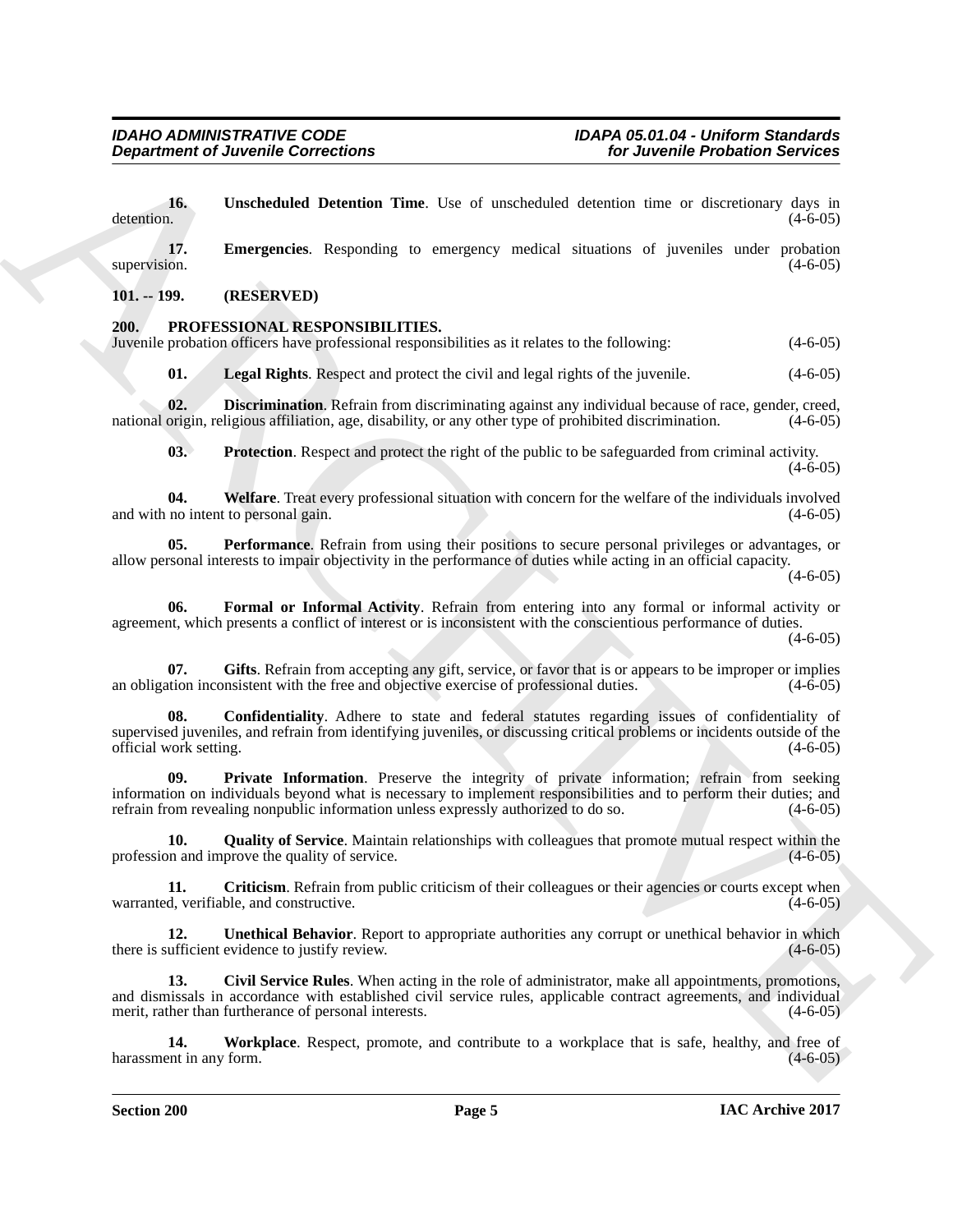# <span id="page-5-1"></span>*IDAHO ADMINISTRATIVE CODE IDAPA 05.01.04 - Uniform Standards Department of Juvenile Corrections for Juvenile Probation Services*

Department of Juvenile Convention<br>
Approximated Subsets (1974) and the second services in the second services of the lateration of the lateration<br>
Approximated Subsets (1974) with the convention of the service of the servi **15. Balanced Approach**. Encourage program development, which promotes the ideals of the Balanced hidentified in Subsection 100.01, of these rules, and the Juvenile Corrections Act. (4-6-05) Approach identified in Subsection 100.01, of these rules, and the Juvenile Corrections Act.

<span id="page-5-3"></span>**16. Reports**. Diligently work to ensure that all information included in their reports concerning is, colleagues, and others is timely, relevant and accurate. (4-6-05) juveniles, colleagues, and others is timely, relevant and accurate.

<span id="page-5-2"></span>**17. Continuing Education**. Provide competent supervision of juveniles through continuing education, and keeping abreast of current trends and developments. (4-6-05) training and keeping abreast of current trends and developments.

<span id="page-5-0"></span>**201. -- 999. (RESERVED)**